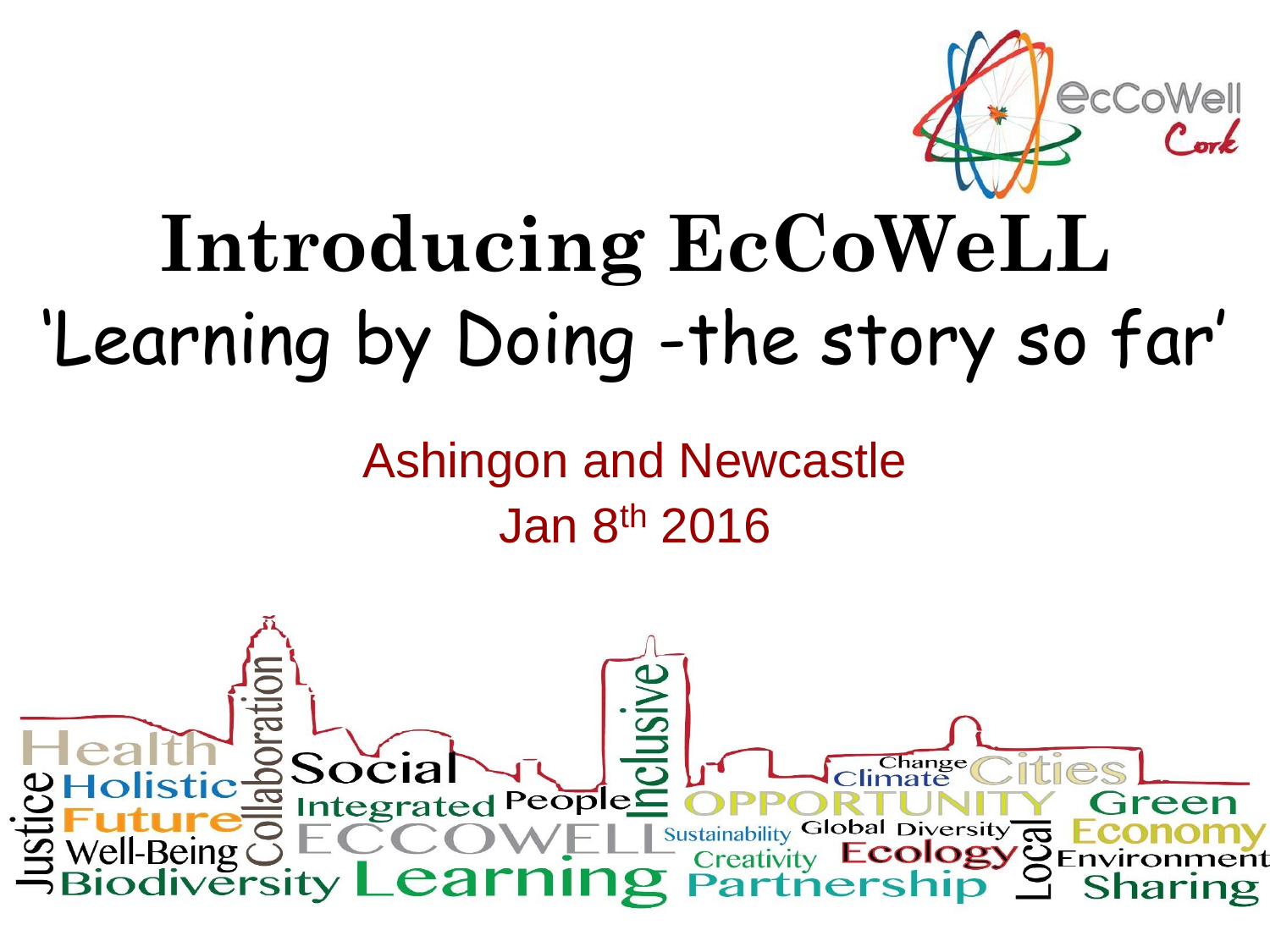- 'Runaway world' Unprecedented challenges

Era of

- large scale migration,
- escalating urbanisation
- growing diversity in populations
- demographic change and aging populations
- global warming
- poverty and growing inequality

Globalised world – sense of turbulence – requires well considered responses equal in magnitude to the challenges

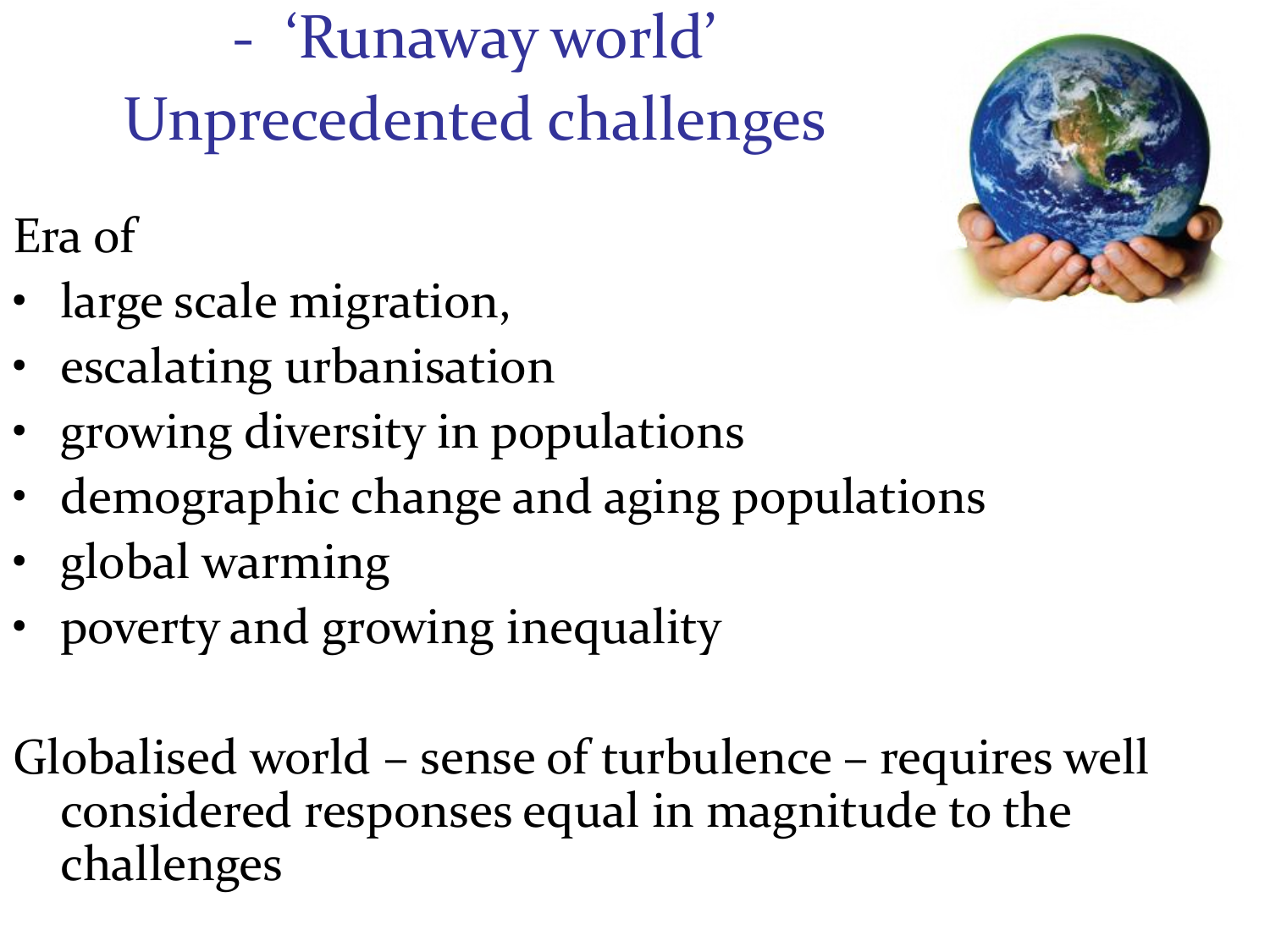# EcCoWeLL



- New generation living in a post Neo liberal era
- Traditional responses no longer adequate

Build web of connections between sectoral ideals for more humane, inclusive and sustainable – **EcCoWell Cities -**

> Ec ology, Ec onomy, C ulture, Co mmunity, We ll-being & L ifelong L earning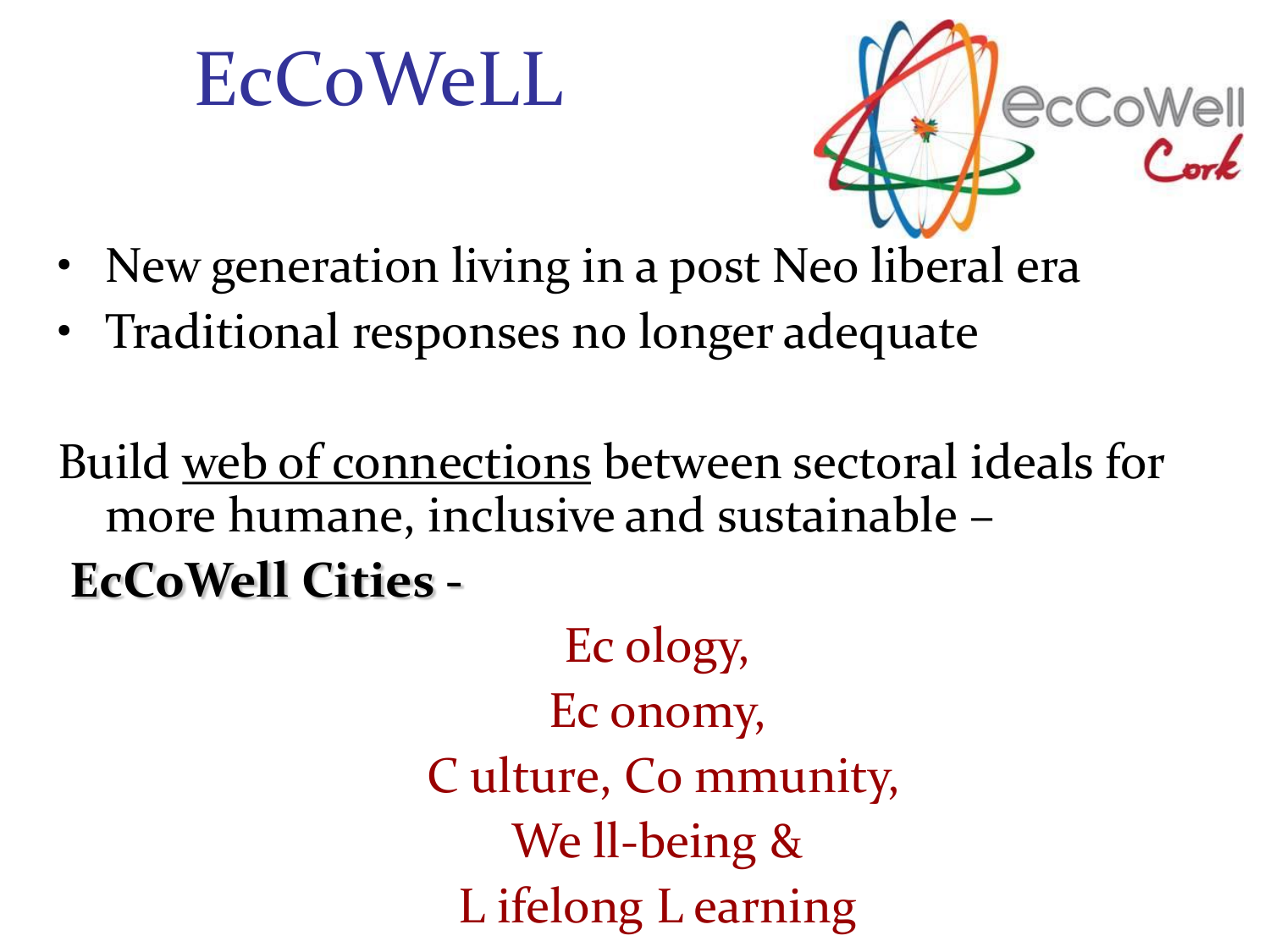# Towards a Sustainable Approach



Silos have been shown to have limited capacity and impact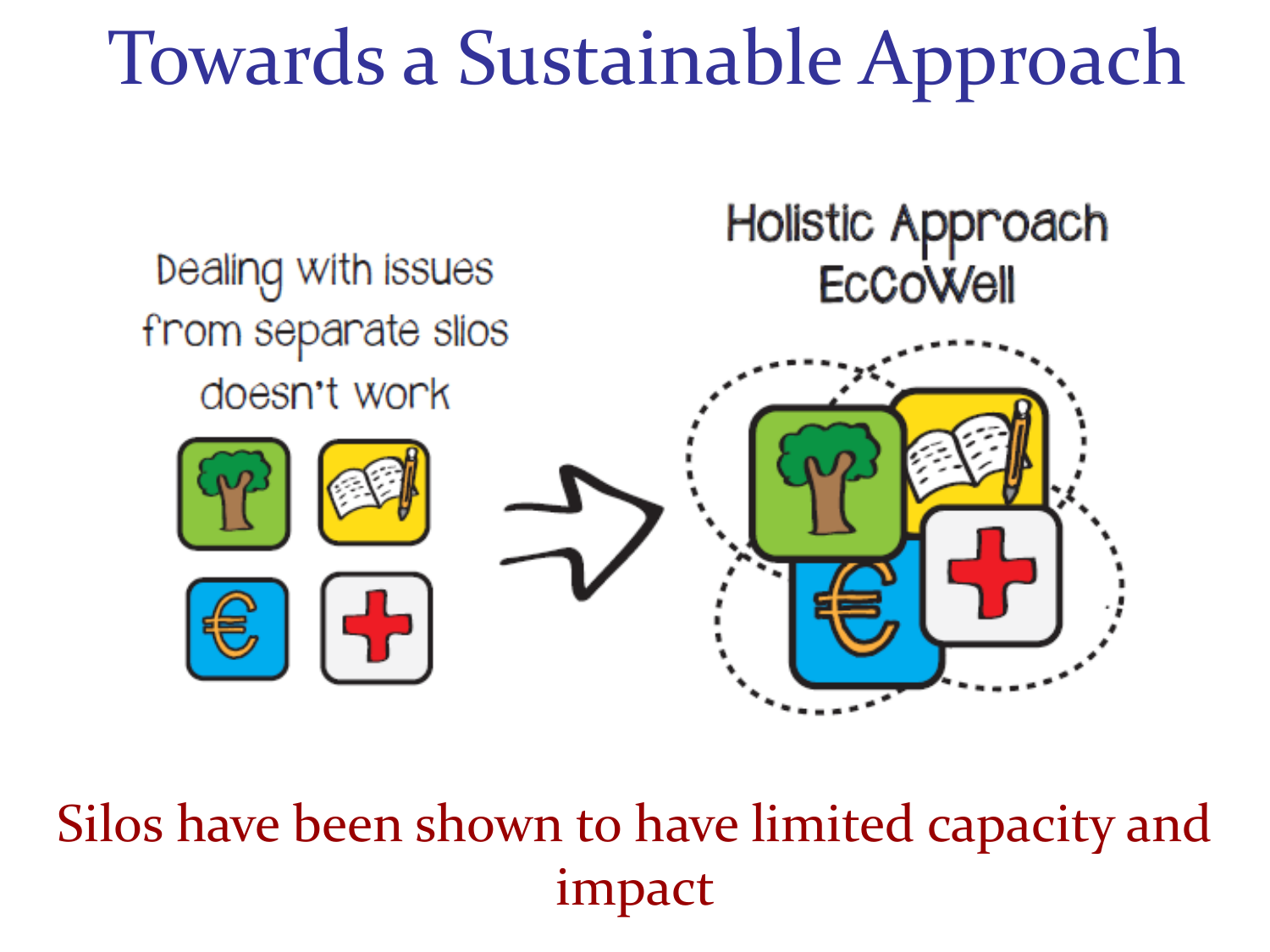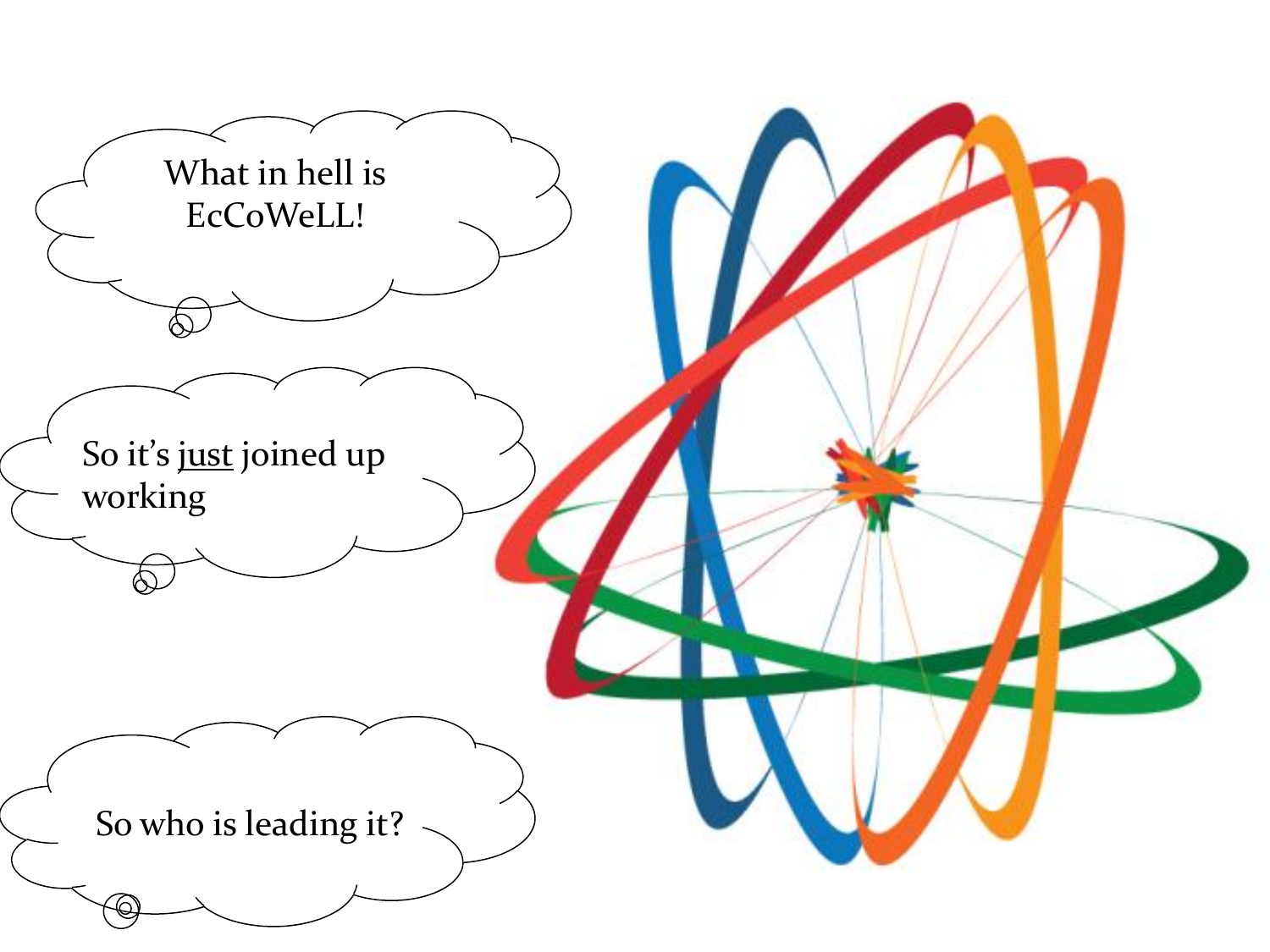## The Great & the Good

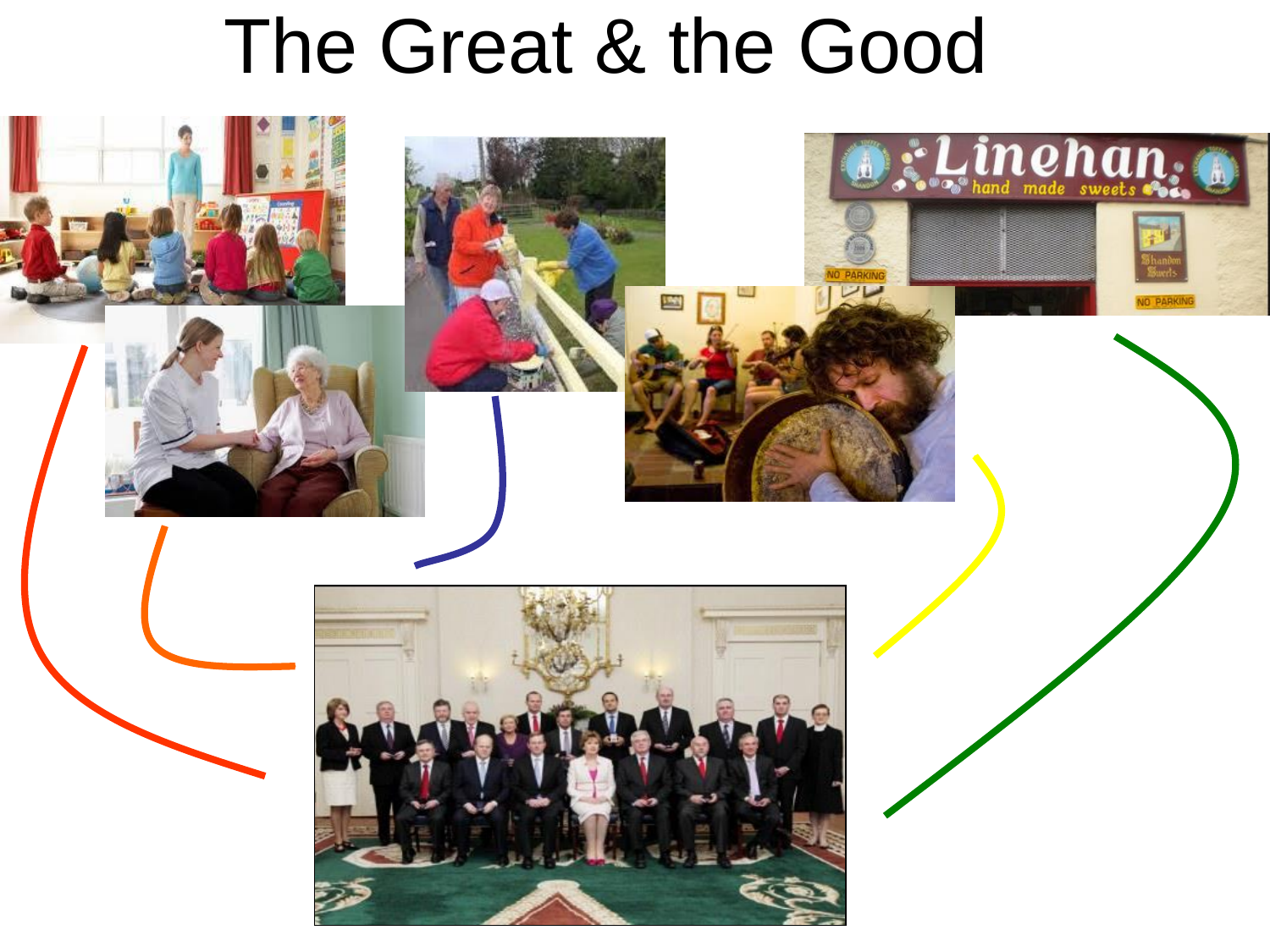

Diversity as a source of creativity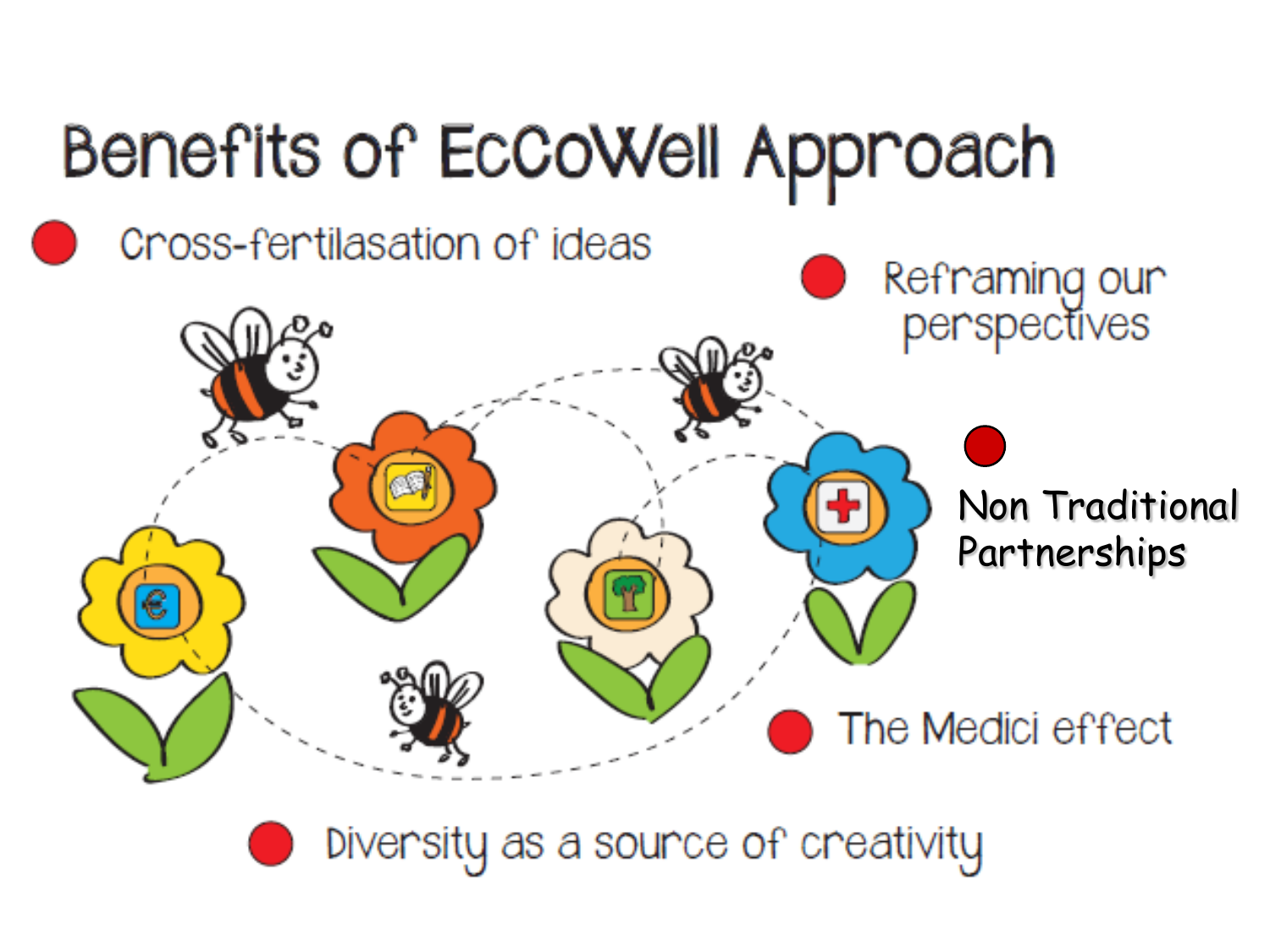### Our story so far…



- April 2012 George Osbourne Presentation on EcCoWeLL
- September 2012 EcCoWeLL Working Group established
- March 2013 Introducing EcCoWeLL Seminar, Triskel Peter Kearns PASCAL
- April 2013 Social Media presence established
- April, May, July & Sept 2013 EcCoWeLL Think Tank sessions
- May 2013 EcCoWeLL Open Networking & Ideas Exchange, County Hall
- July 2013 Cork Food Policy Council Seminar
- September 2013 *Cities for the Future* International Conference Cork City
- October 2013 Invited as guests of UNESCO to present at Beijing Conference
- November 2013 –Invited to present at PASCAL Conference in Hong Kong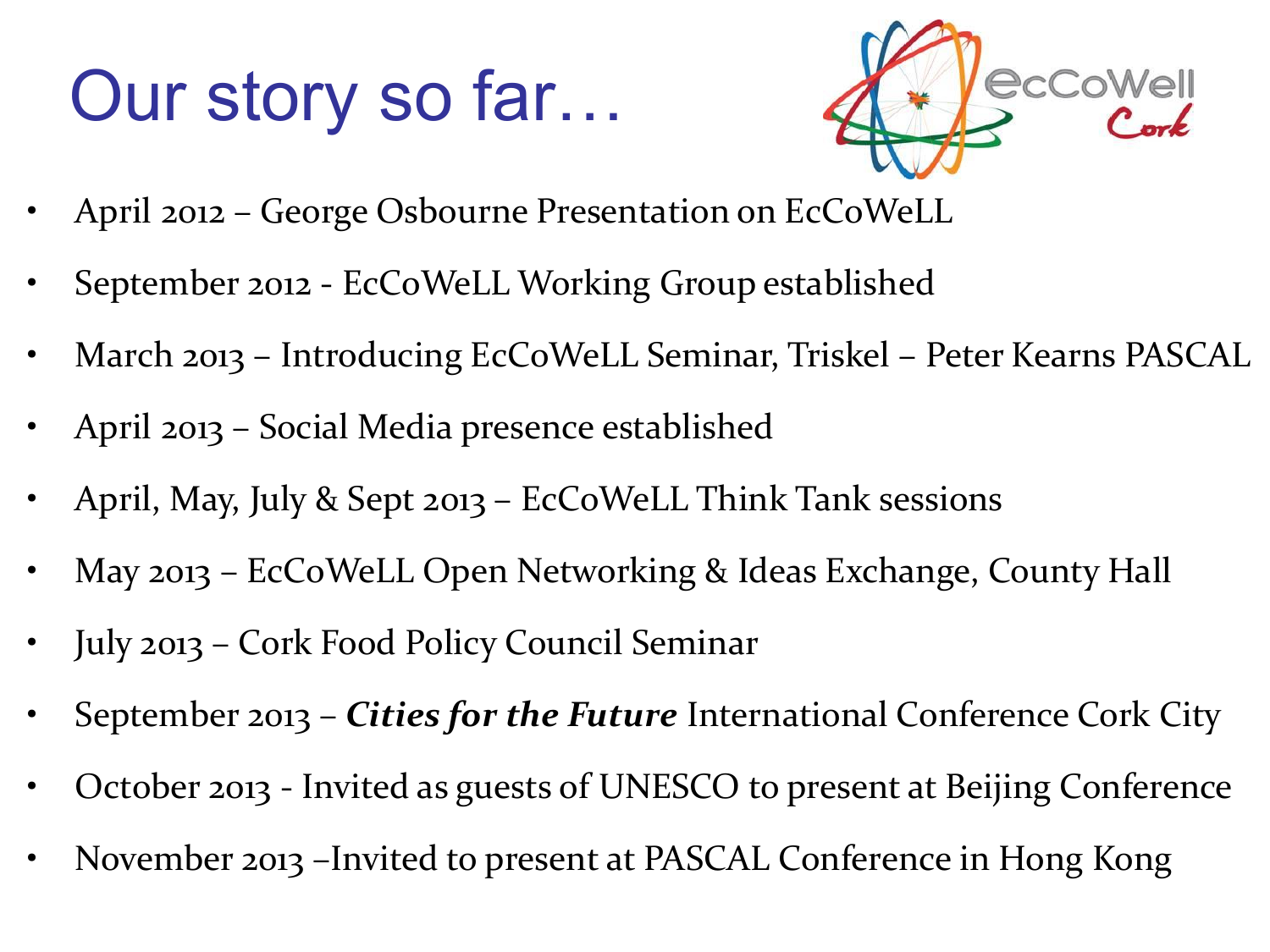# Our story contd…

- Dec 2013 UCC forms an internal cross disciplinary EcCoWeLL group
- February 2014 PASCAL invites Cork to lead Network of EcCoWeLL cities with Glasgow, Tampere (Finland) and Taipei as initial members
- March 2014 Cork Food Policy Council Launch event '*Feed the 5000'*
- April 2014 Open Networking Event, St Marys Health Campus Cork
- April 2014 Cork City Council formally adopts the Beijing Declaration on Building Learning Cities
- June 2014 City Development Plan EcCoWeLL consultation seminar to trial a co-ordinated cross sectoral response
- Sept 2014 Cork Learning City Steering Group established using EcCoWeLL principles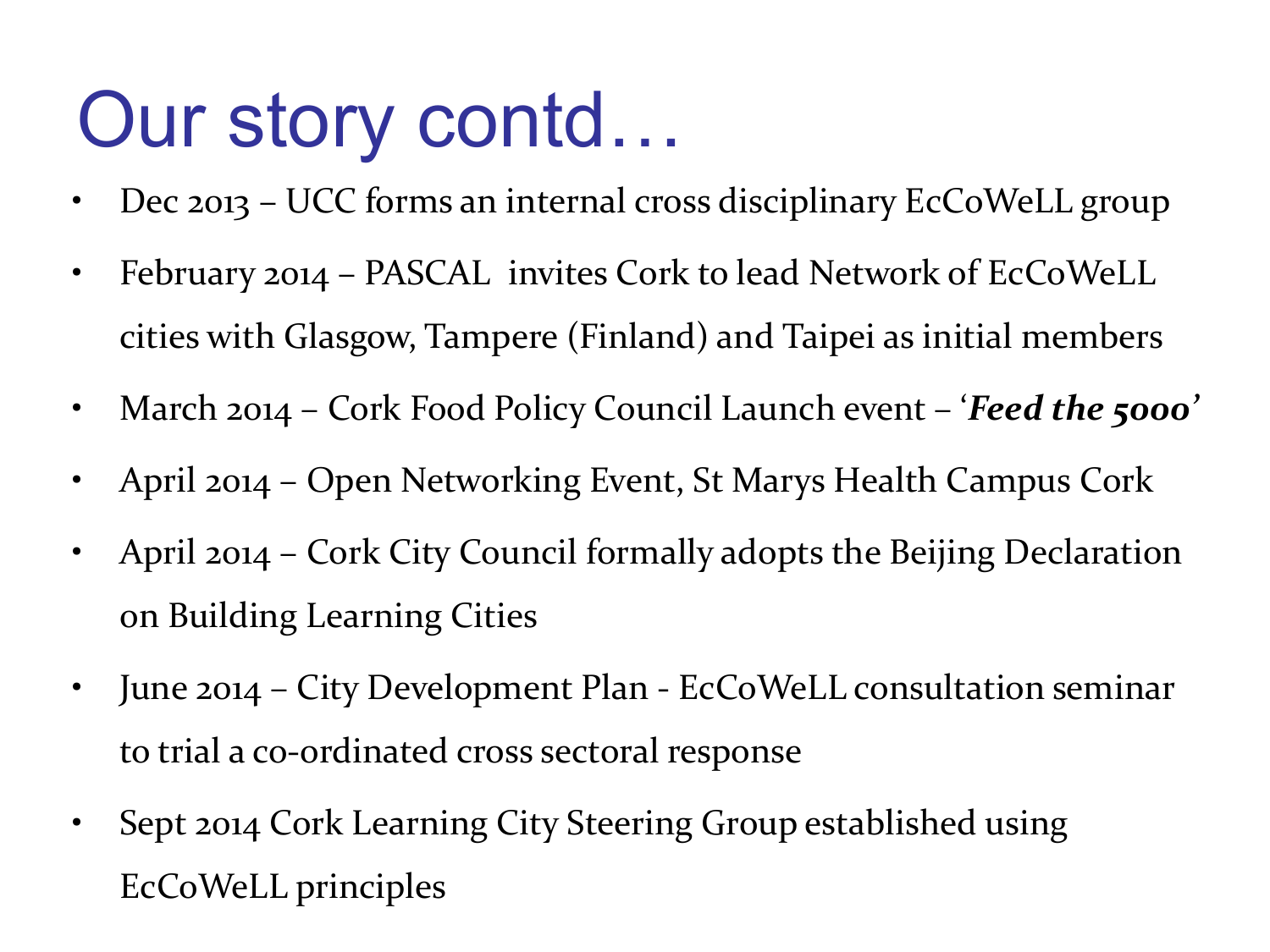# Our story contd…

- Mar 2015 HSE EcCoWeLL consultation session on the development of a Wellbeing Campus for the future on the site of the former St. Mary's Orthopaedic Hospital
- Mar 2015 Growing Lifelong Learning in Cork EcCoWeLL Seminar Raul Valdez Cotera -UIL, Mike Osborne –Glasgow Uni., Judith James – Swansea Uni., Norman Longworth, Learning Cities UIL consultant
- June 2015 Meitheal Mara Harbour Festival EcCoWeLL cross sectoral seminar on Cork Harbour
- June 2015 Memorandum of Understanding on Learning signed by City Council, UCC, Cork Institute of Technology, Cork ETB
- June 2015 UCC EcCoWeLL seminar on Céifin publication 'Values, Leadership, Change' and UCC CESCA EcCoWeLL Ashington participatory research session hosted by Traveller Visibility Group
- Sept 2015 UNESCO Learning City Award to Cork and 11 other cities worldwide at Mexico Conference of Global Network of Learning Cities
- Jan 2016 Our story so far possibilities for application elsewhere?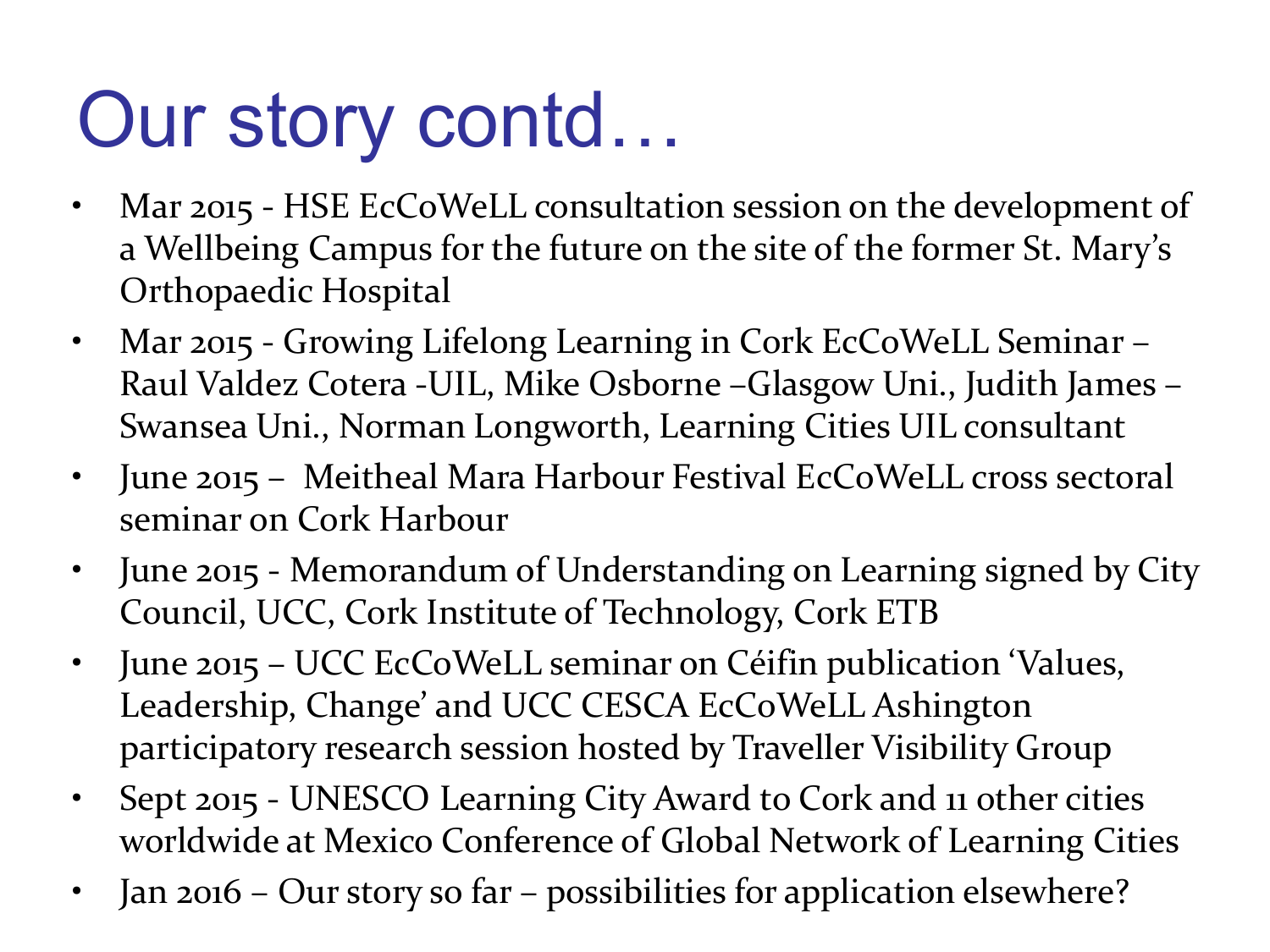#### Some lessons …



- Steering group of Networked people gives access to the relevant people
- Conversation with those with track record
- KISS 4 pillars, attempt to apply the approach
- 'Coalition of the willing' rather than the nominated
- Create opportunities for interested people to engage = Energy
- Respond to Opportunities for the City look outwards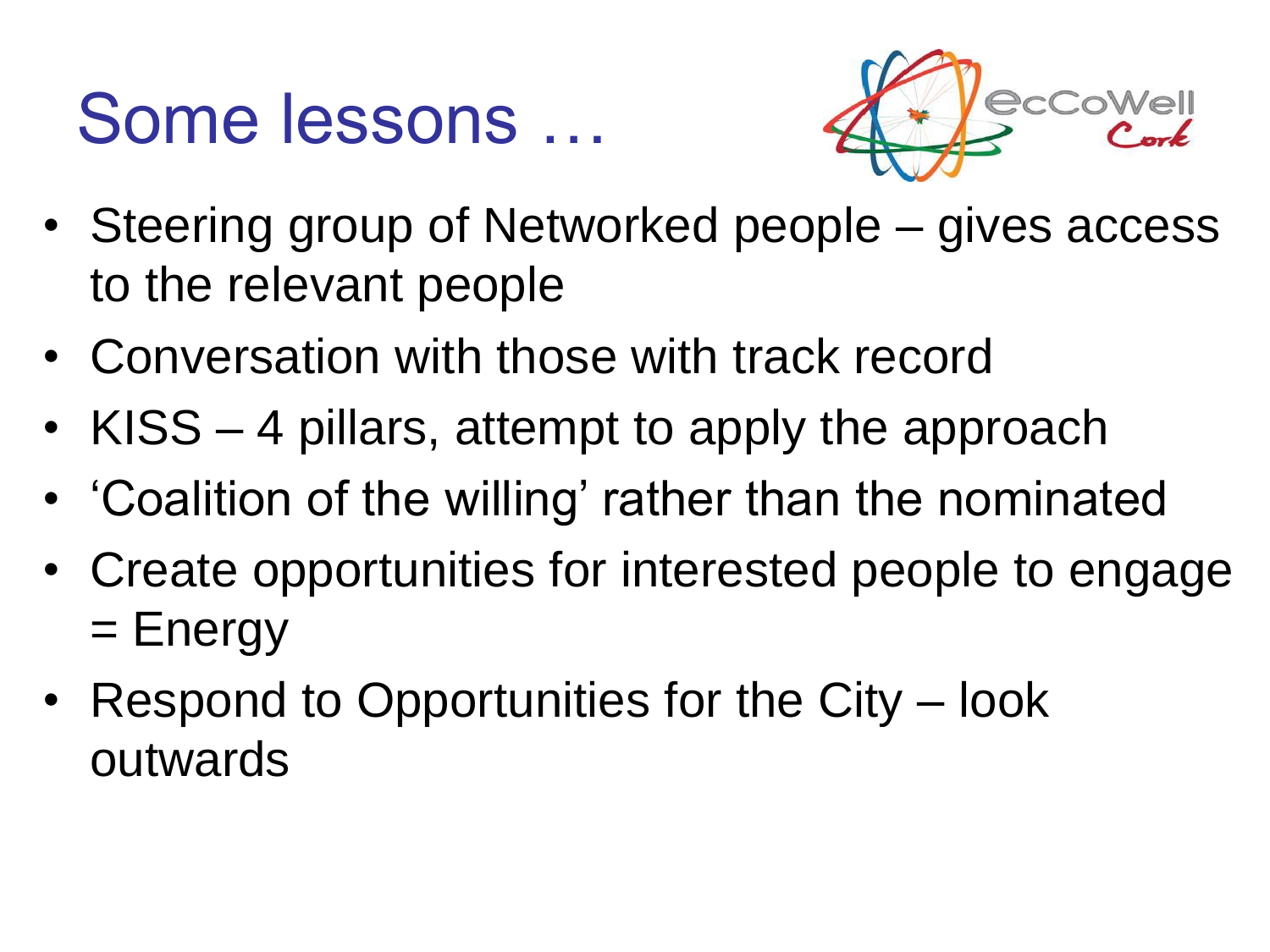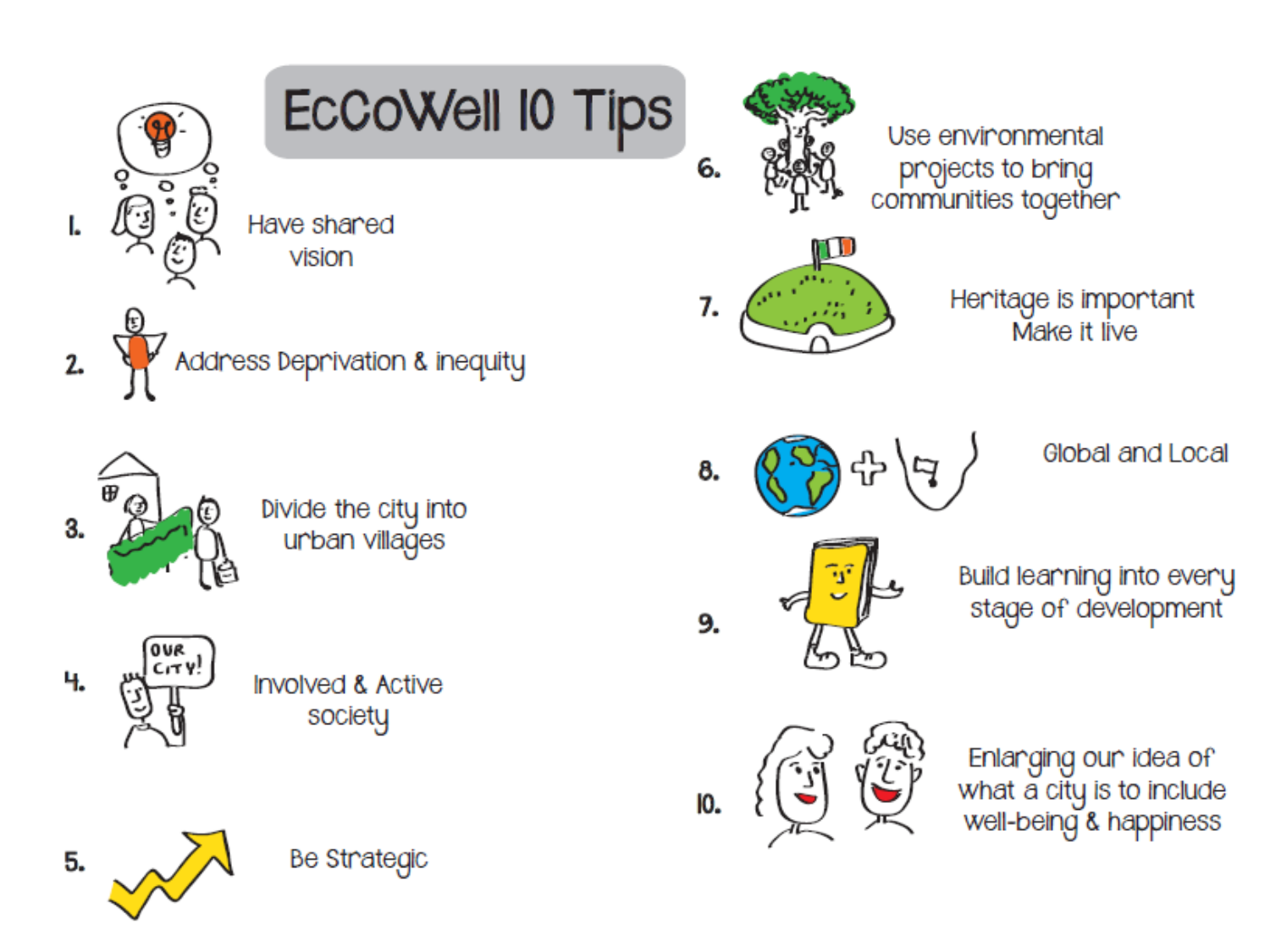# Some questions …

- Is this an opportunity for Ashington or Newcastle or anywhere?
- Who might be best placed in the 4 pillars to involve?
- What topics or focuses might energise participants from across the 4 pillars?
- What next?